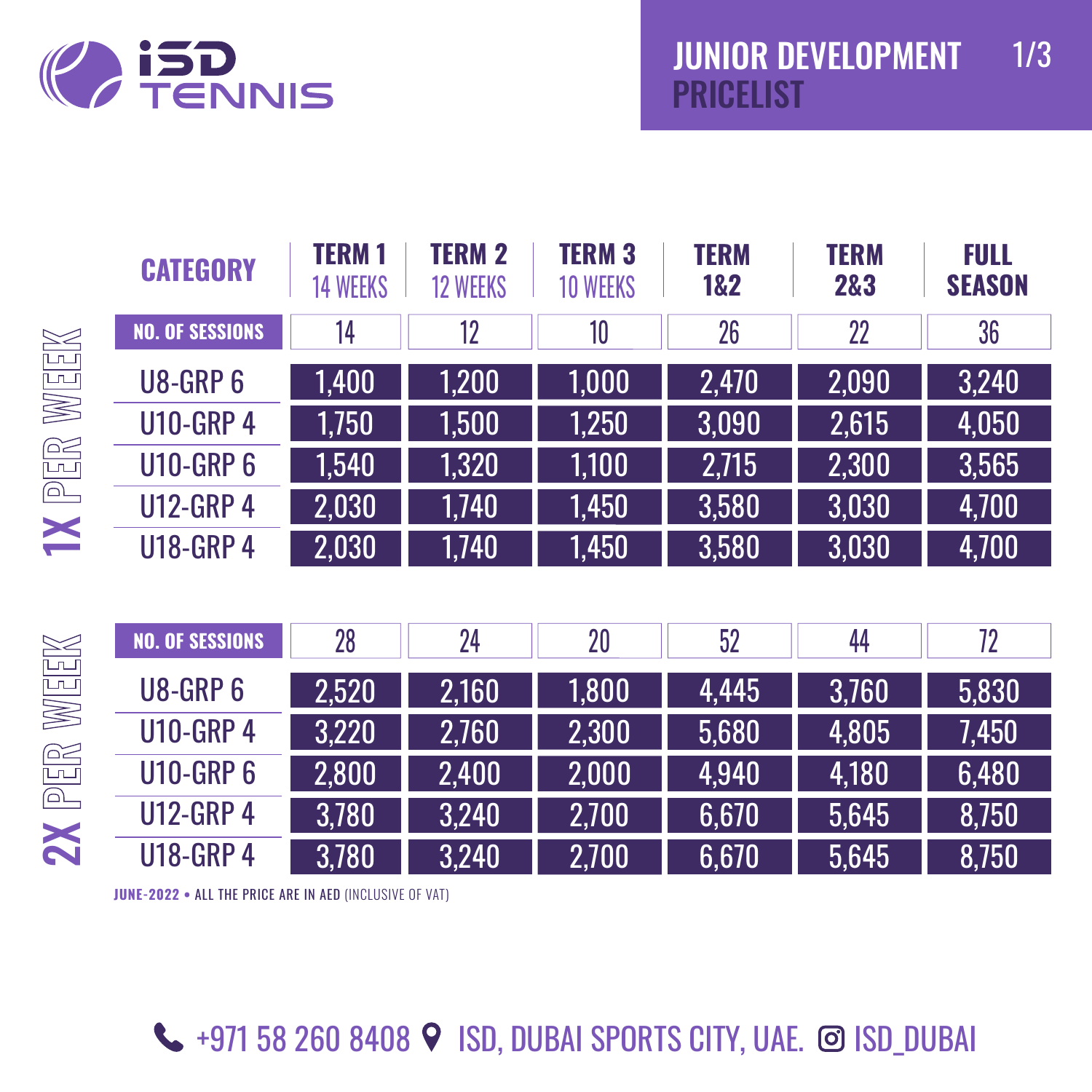

|                    | <b>CATEGORY</b>        | <b>TERM1</b><br><b>14 WEEKS</b> | <b>TERM 2</b><br><b>12 WEEKS</b> | <b>TERM 3</b><br><b>10 WEEKS</b> | <b>TERM</b><br>1&2 | <b>TERM</b><br>2&3 | <b>FULL</b><br><b>SEASON</b> |
|--------------------|------------------------|---------------------------------|----------------------------------|----------------------------------|--------------------|--------------------|------------------------------|
|                    | <b>NO. OF SESSIONS</b> | 42                              | 36                               | 30                               | 78                 | 66                 | 108                          |
| <b>3X</b> PER WEEK | <b>U8-GRP6</b>         | 3,570                           | 3,060                            | 2,550                            | 6,300              | 5,330              | 8,260                        |
|                    | <b>U10-GRP 4</b>       | 4,410                           | 3,780                            | 3,150                            | 7,780              | 6,580              | 10,205                       |
|                    | <b>U10-GRP6</b>        | 3,780                           | 3,240                            | 2,700                            | 6,670              | 5,640              | 8,750                        |
|                    | <b>U12-GRP 4</b>       | 4,830                           | 4,140                            | 3,450                            | 8,520              | 7,210              | 11,180                       |
|                    | <b>U18-GRP 4</b>       | 4,830                           | 4,140                            | 3,450                            | 8,520              | 7,210              | 11,180                       |
|                    |                        |                                 |                                  |                                  |                    |                    |                              |
|                    | <b>NO. OF SESSIONS</b> | 56                              | 48                               | 40                               | 104                | 88                 | 144                          |
| WEEK               | <b>U8-GRP 6</b>        | 4,480                           | 3,840                            | 3,200                            | 7,905              | 6,690              | 10,370                       |

| $\sqrt{2}$                                                     |  |
|----------------------------------------------------------------|--|
| $\overline{\mathbb{L}}$<br>$\overline{a}$<br>$\mathsf{D}$<br>Ę |  |
| $\sum$<br>L<br>ת<br>ת<br>$\mathcal{L}$<br>Ξ                    |  |
| ✓                                                              |  |

| <b>U8-GRP 6</b>  | 4,480 | 3.840 | 3.200 | 7.905  | 6.690 | 10,370 |
|------------------|-------|-------|-------|--------|-------|--------|
| <b>U10-GRP 4</b> | 5.320 | 4.560 | 3.800 | 9.385  | 7.940 | 12,310 |
| <b>U10-GRP 6</b> | 4.760 | 4.080 | 3.400 | 8.400  | 7.105 | 11.015 |
| <b>U12-GRP 4</b> | 6.160 | 5.280 | 4.400 | 10,870 | 9,195 | 14,255 |
| <b>U18-GRP 4</b> | 6,160 | 5,280 | 4,400 | 10,870 | 9.195 | 14,255 |

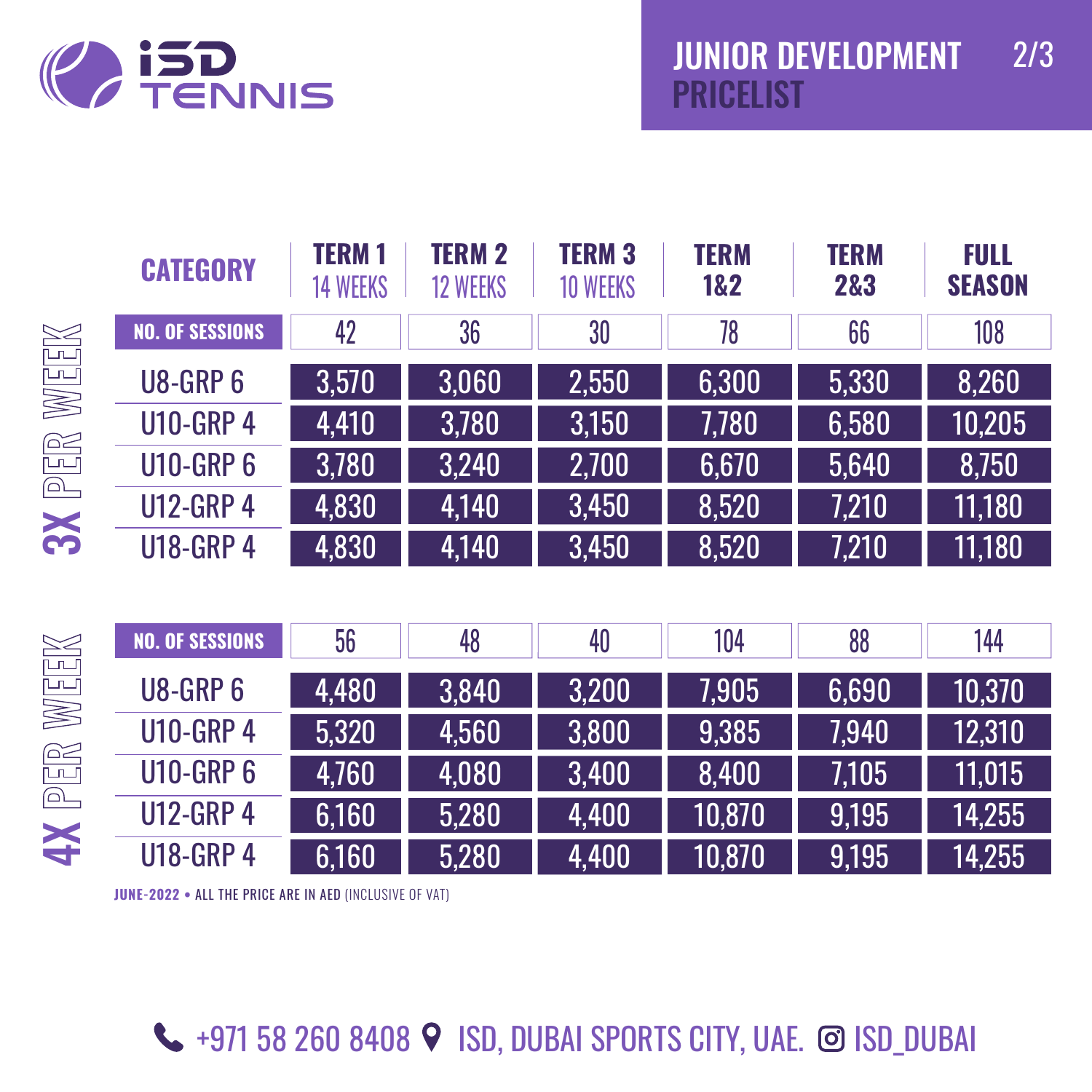

|                                                                                                                                                                                                       | <b>CATEGORY</b>        | <b>TERM1</b><br><b>14 WEEKS</b> | <b>TERM 2</b><br><b>12 WEEKS</b> | <b>TERM 3</b><br><b>10 WEEKS</b> | <b>TERM</b><br>1&2 | <b>TERM</b><br>2&3 | <b>FULL</b><br><b>SEASON</b> |
|-------------------------------------------------------------------------------------------------------------------------------------------------------------------------------------------------------|------------------------|---------------------------------|----------------------------------|----------------------------------|--------------------|--------------------|------------------------------|
| WEEK<br>$\begin{tabular}{ c c } \hline \quad \quad & \quad \quad \\ \hline \quad \quad & \quad \quad \\ \hline \quad \quad & \quad \quad \\ \hline \quad \quad & \quad \quad \\ \hline \end{tabular}$ | <b>NO. OF SESSIONS</b> | 70                              | 60                               | 50                               | 130                | 110                | 180                          |
|                                                                                                                                                                                                       | <b>U8-GRP6</b>         | 5,250                           | 4,500                            | 3,750                            | 9,265              | 7,840              | 12,150                       |
|                                                                                                                                                                                                       | <b>U10-GRP 4</b>       | 6,300                           | 5,400                            | 4,500                            | 11,115             | 9,405              | 14,580                       |
|                                                                                                                                                                                                       | <b>U10-GRP6</b>        | 5,600                           | 4,800                            | 4,000                            | 9,880              | 8,360              | 12,960                       |
|                                                                                                                                                                                                       | <b>U12-GRP 4</b>       | 7,350                           | 6,300                            | 5,250                            | 12,970             | 10,975             | 17,010                       |
| <b>IS</b>                                                                                                                                                                                             | <b>U18-GRP 4</b>       | 7,350                           | 6,300                            | 5,250                            | 12,970             | 10,975             | 17,010                       |



**4971 58 260 8408 9 ISD, DUBAI SPORTS CITY, UAE. @ ISD\_DUBAI**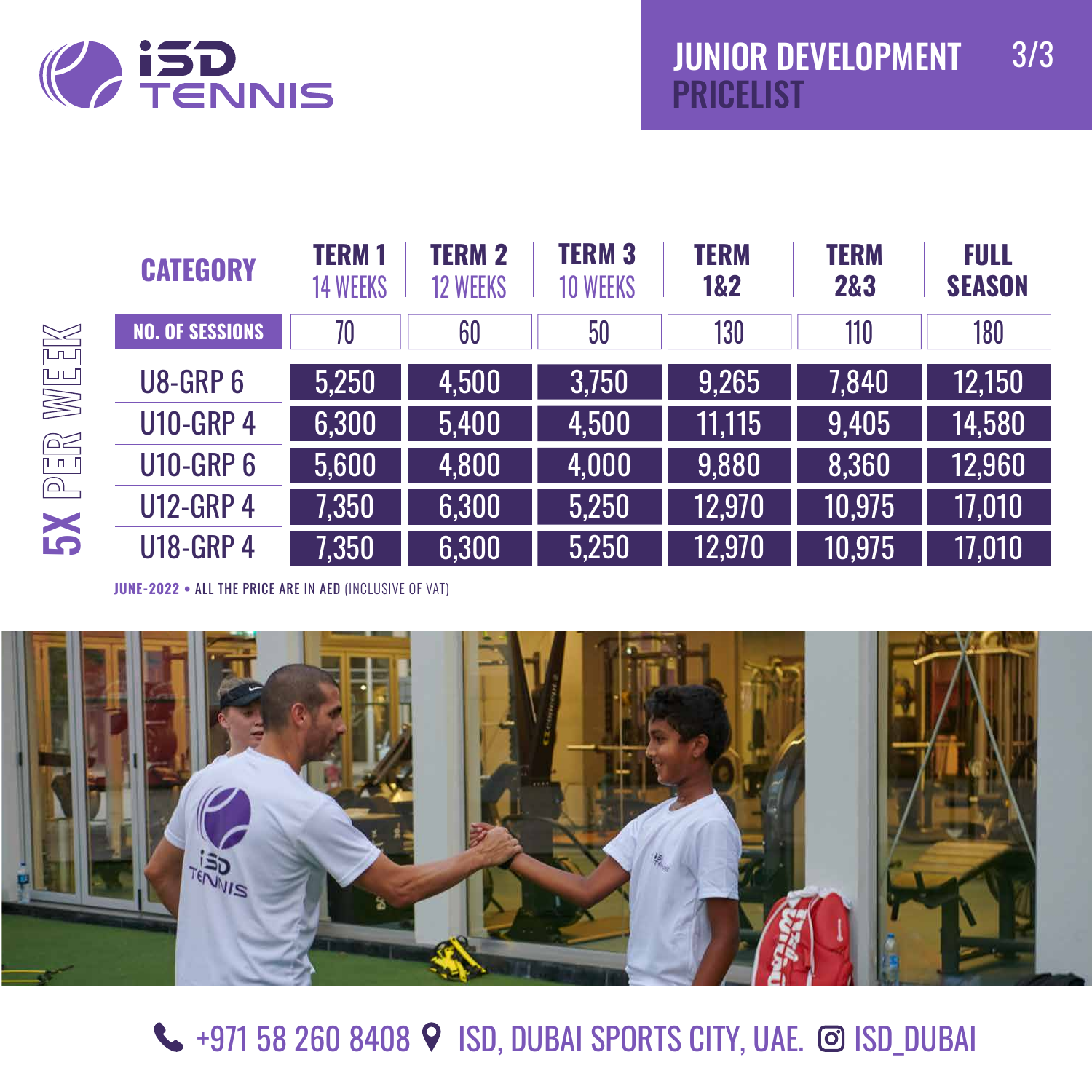

|                                                                                                                                                                                                                                                                                                                                                     | <b>CATEGORY</b>        | <b>TERM1</b><br><b>14 WEEKS</b> | <b>TERM 2</b><br><b>12 WEEKS</b> | <b>TERM 3</b><br><b>10 WEEKS</b> | <b>TERM</b><br>1&2 | <b>TERM</b><br>2&3 | <b>FULL</b><br><b>SEASON</b> |
|-----------------------------------------------------------------------------------------------------------------------------------------------------------------------------------------------------------------------------------------------------------------------------------------------------------------------------------------------------|------------------------|---------------------------------|----------------------------------|----------------------------------|--------------------|--------------------|------------------------------|
|                                                                                                                                                                                                                                                                                                                                                     | <b>NO. OF SESSIONS</b> | 14                              | 12                               | 10                               | 26                 | 22                 | 36                           |
| WEEK                                                                                                                                                                                                                                                                                                                                                | <b>U10-GRP 4</b>       | 1,750                           | 1,500                            | 1,250                            | 3,090              | 2,610              | 4,050                        |
|                                                                                                                                                                                                                                                                                                                                                     | <b>U10-GRP6</b>        | 1,540                           | 1,320                            | 1,100                            | 2,715              | 2,300              | 3,565                        |
| $\begin{picture}(40,40) \put(0,0){\line(1,0){15}} \put(15,0){\line(1,0){15}} \put(15,0){\line(1,0){15}} \put(15,0){\line(1,0){15}} \put(15,0){\line(1,0){15}} \put(15,0){\line(1,0){15}} \put(15,0){\line(1,0){15}} \put(15,0){\line(1,0){15}} \put(15,0){\line(1,0){15}} \put(15,0){\line(1,0){15}} \put(15,0){\line(1,0){15}} \put(15,0){\line(1$ | <b>U12-GRP 4</b>       | 2,030                           | 1,740                            | 1,450                            | 3,580              | 3,030              | 4,700                        |
| X                                                                                                                                                                                                                                                                                                                                                   | <b>U18-GRP 4</b>       | 2,030                           | 1,740                            | 1,450                            | 3,580              | 3,030              | 4,700                        |
|                                                                                                                                                                                                                                                                                                                                                     |                        |                                 |                                  |                                  |                    |                    |                              |
|                                                                                                                                                                                                                                                                                                                                                     | <b>NO. OF SESSIONS</b> | 28                              | 24                               | 20                               | 52                 | 44                 | 72                           |
| WEEK                                                                                                                                                                                                                                                                                                                                                | <b>U10-GRP 4</b>       | 3,220                           | 2,760                            | 2,300                            | 5,680              | 4,810              | 7,450                        |
|                                                                                                                                                                                                                                                                                                                                                     | <b>U10-GRP6</b>        | 2,800                           | 2,400                            | 2,000                            | 4,940              | 4,180              | 6,480                        |
| 2X PER                                                                                                                                                                                                                                                                                                                                              | <b>U12-GRP 4</b>       | 3,780                           | 3,240                            | 2,700                            | 6,670              | 5,645              | 8,750                        |
|                                                                                                                                                                                                                                                                                                                                                     | <b>U18-GRP 4</b>       | 3,780                           | 3,240                            | 2,700                            | 6,670              | 5,645              | 8,750                        |

**4971 58 260 8408 9 ISD, DUBAI SPORTS CITY, UAE. @ ISD\_DUBAI**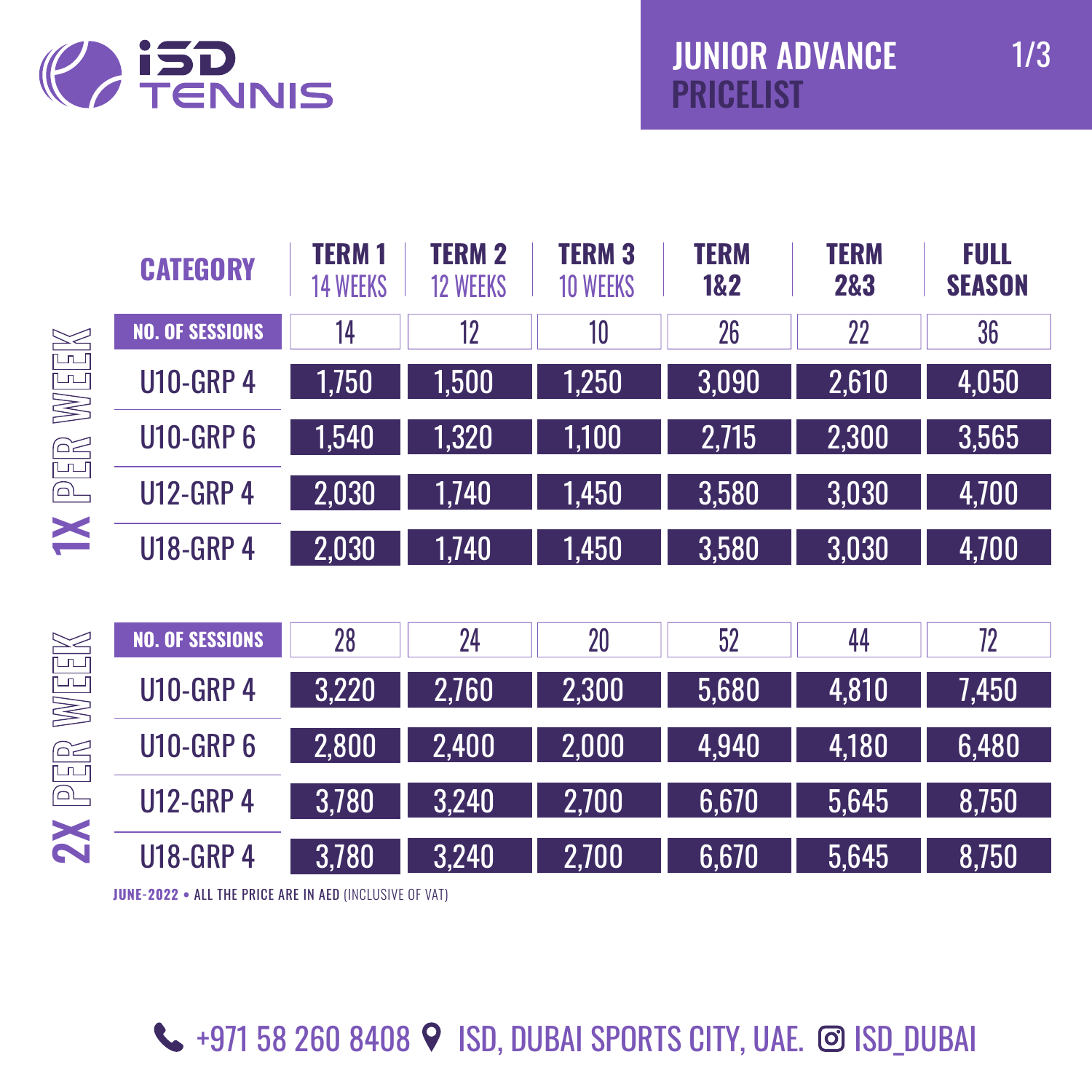

2/3

|        | <b>CATEGORY</b>        | <b>TERM1</b><br><b>14 WEEKS</b> | <b>TERM 2</b><br><b>12 WEEKS</b> | <b>TERM 3</b><br><b>10 WEEKS</b> | <b>TERM</b><br>1&2 | <b>TERM</b><br>2&3 | <b>FULL</b><br><b>SEASON</b> |
|--------|------------------------|---------------------------------|----------------------------------|----------------------------------|--------------------|--------------------|------------------------------|
|        | <b>NO. OF SESSIONS</b> | 42                              | 36                               | 30                               | 78                 | 66                 | 108                          |
| WEEK   | <b>U10-GRP 4</b>       | 4,410                           | 3,780                            | 3,150                            | 7,780              | 6,585              | 10,205                       |
|        | <b>U10-GRP6</b>        | 3,780                           | 3,240                            | 2,700                            | 6,670              | 5,645              | 8,750                        |
| 3X PER | <b>U12-GRP 4</b>       | 4,830                           | 4,140                            | 3,450                            | 8,520              | 7,210              | 11,180                       |
|        | <b>U18-GRP 4</b>       | 4,830                           | 4,140                            | 3,450                            | 8,520              | 7,210              | 11,180                       |
|        |                        |                                 |                                  |                                  |                    |                    |                              |
|        | <b>NO. OF SESSIONS</b> | 56                              | 48                               | 40                               | 104                | 88                 | 144                          |
| WEEK   | <b>U10-GRP 4</b>       | 5,320                           | 4,560                            | 3,800                            | 9,385              | 7,945              | 12,310                       |
|        | <b>U10-GRP6</b>        | 4,760                           | 4,080                            | 3,400                            | 8,390              | 7,105              | 11,015                       |
| 4X PER | <b>U12-GRP 4</b>       | 6,160                           | 5,280                            | 4,400                            | 10,870             | 9,195              | 14,255                       |
|        | <b>U18-GRP 4</b>       | 6,160                           | 5,280                            | 4,400                            | 10,870             | 9,195              | 14,255                       |

**JUNE-2022 •** ALL THE PRICE ARE IN AED (INCLUSIVE OF VAT)

**4** +971 58 260 8408 9 ISD, DUBAI SPORTS CITY, UAE. @ ISD\_DUBAI